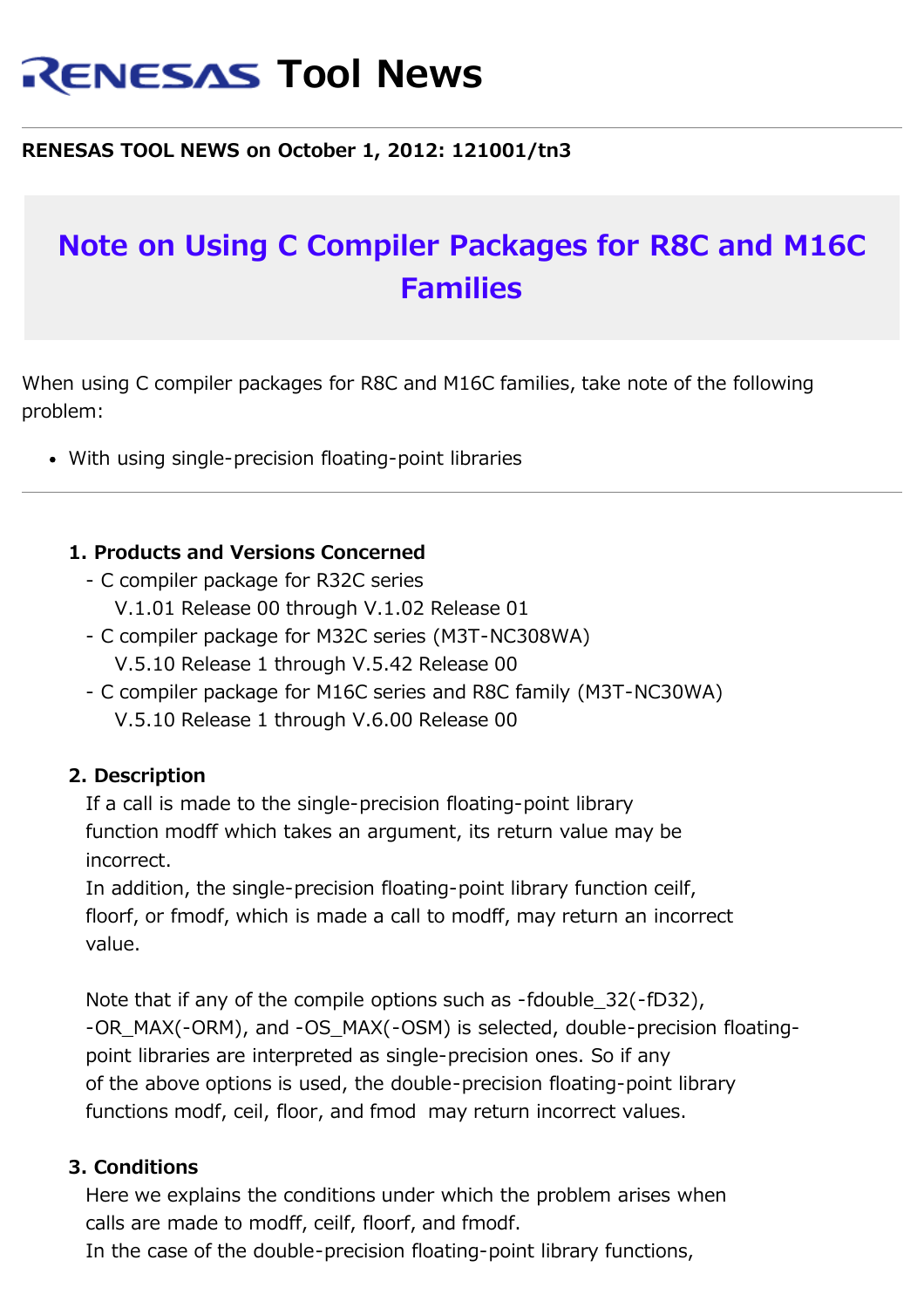the above-mentioned modff, ceilf, floorf, and fmodf must be modf, ceil, floor, and fmod.

## **3.1 Call Made to Function modff**

This problem arises if the following conditions are all satisfied:

- (1) A call is made to modff.
- (2) The argument passed to modff is equal to or greater than 1.
- (3) The fractional part of the argument in (2) is any of the following: 0.125, 0.250, 0.375, 0.500, 0.625, 0.750, and 0.875

```
 Example:
------------------------------------------------------------------
 /* nc30 -c sample.c */ #include <math.h>
  main(){
    float x, y, iptr;
    x = 3.625;
    y = \text{modff}(x, \text{Biptr}); // Variable y takes a value of 0.0,
                              but it must be 0.625.
  }
------------------------------------------------------------------
```
#### **3.2 Call Made to Function ceilf**

This problem arises if the following conditions are all satisfied:

- (1) A call is made to ceilf.
- (2) The argument passed to ceilf is equal to or greater than 1.
- (3) The fractional part of the argument in (2) is any of the following: 0.125, 0.250, 0.375, 0.500, 0.625, 0.750, and 0.875

#### **3.3 Call Made to Function floorf**

This problem arises if the following conditions are all satisfied:

- (1) A call is made to floorf.
- (2) The argument passed to floorf is equal to or less than -1.
- (3) The fractional part of the argument in (2) is any of the following: 0.125, 0.250, 0.375, 0.500, 0.625, 0.750, and 0.875

#### **3.4 Call Made to Function fmodf**

This problem arises if the following conditions are all satisfied:

- (1) A call is made to fmodf.
- (2) The dividend of the argument passed to fmodf is equal to or less than -1, or equal to or greater than 1.
- (3) The divisor of the argument in  $(2)$  is equal to or less than  $-1$ , or equal to or greater than 1.
- (4) The fractional part of the dividend of the argument in (2) is any